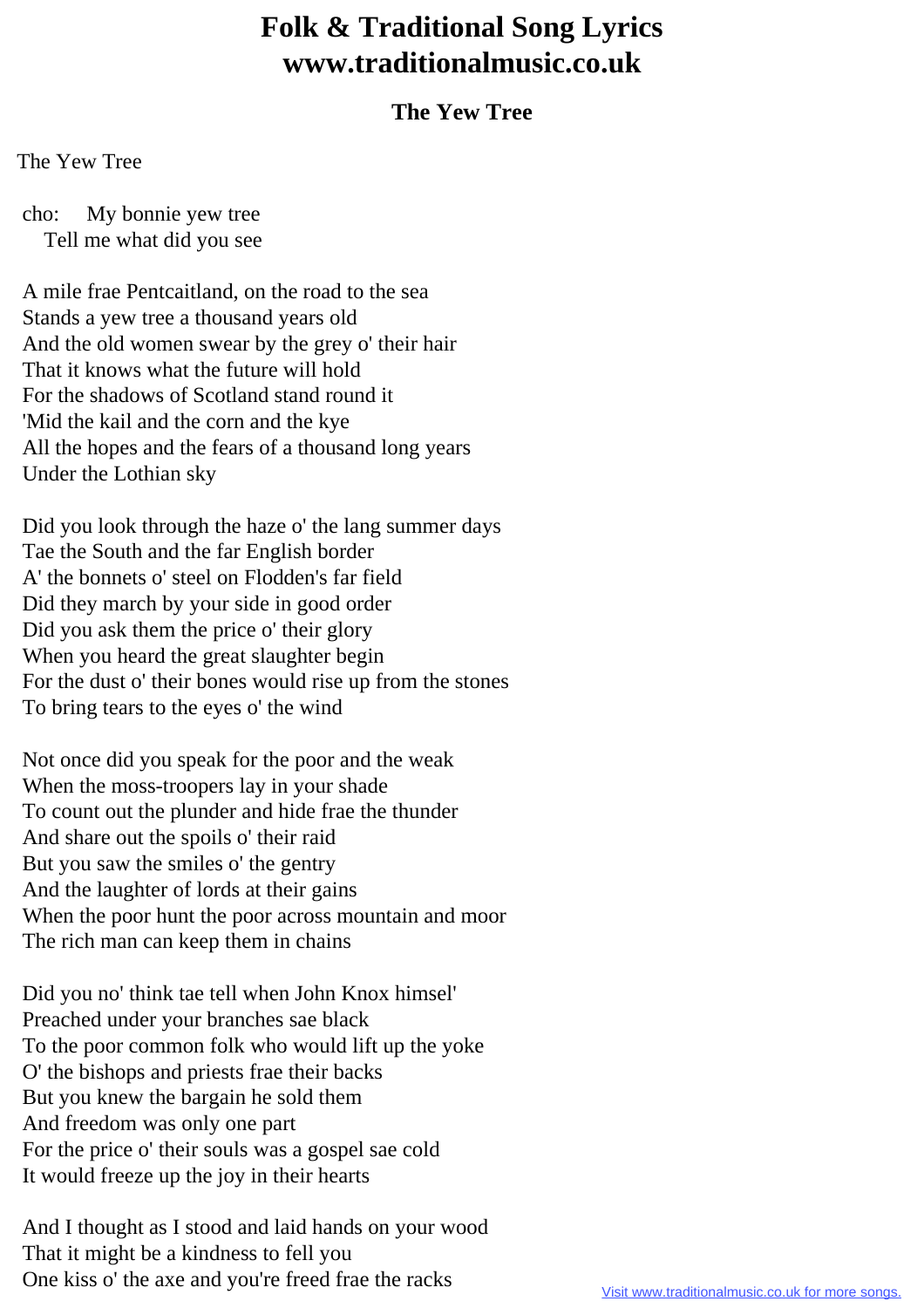O' the sad bloody tales that men tell you But a wee bird flew out from your branches And sang out as never before And the words o' the song were a thousand years long And to learn them's a long thousand more

 Last chorus: My bonnie yew tree Tell me what CAN you see

 This is how the Battlefield Band sing it on 'Home Ground' (great live album!)

 [1879:] Nothing could be better evidence of how profoundly the mind of Scotland was moved by the evangel of Knox and his brother labourers than the sudden disappearance from oral tradition of many of the songs and ballads which had been popular for many years. There can be no doubt that many of these songs were what would now be considered highly licentious, although among our rude and plain-speaking forefathers and foremothers they may have passed current without evoking a blush on the face of village maidens. The Reformation called for an alteration in morals as well as in doctrines, and these songs were not only discouraged, but a poetic reformer issued a volume of "Gude and Godly Ballats", in which new and pious words were adapted to the old airs. In poetic merit this collection is wretched [...]. Still, they helped to supplant the old songs and ballads [...]. We hear no more of the "Ring sangs" [ballads] after the Reformation, though it is not impossible that they may have been continued in obscure places for some time, especially in quarters where the fervour of the Reformation hardly reached. [...] The struggle for the supremacy of Presbyterianism in Scotland [...] lasted long, and it was [...] no against France in 1511] placed James [IV of Scotland] in a dilemma from which there was no escape; his obligations under the Auld Alliance of 1491-2 and the Anglo-Scottish peace of 1502, renewed in 1509, were mutually incompatible except when England and France were at peace. [James tried to keep out of the conflict but] Henry, who meant to shine on the battlefields of Europe, had been definitely preparing for war against his brother-in-law. [...] It was only on 24 July [1513] that James summoned the shire levies. [Earl marshal] Surrey had begun to mobilize in London as early as 21 July; [...] his arrangements for organizing the north had been so good that he 'took his field' north of Newcastle on 5 September. James, meanwhile [...] had occupied a fortified camp on Flodden Edge [where Surrey,] on 9 September, came down upon the Scots from the north. They, perhaps fearing that Surrey was off to invade Scotland, perhaps believing that, since he had not come by noon as he had promised, he would n

 magnificence) designed a splendid funeral. This did not take place. The royal corpse lay in its lead at Sheen until the house was despoiled after the Reformation, and eventually the embalmed head was hacked off by Queen Elizabeth's master-glazier who used it as a sort of pot-pourri until he tired